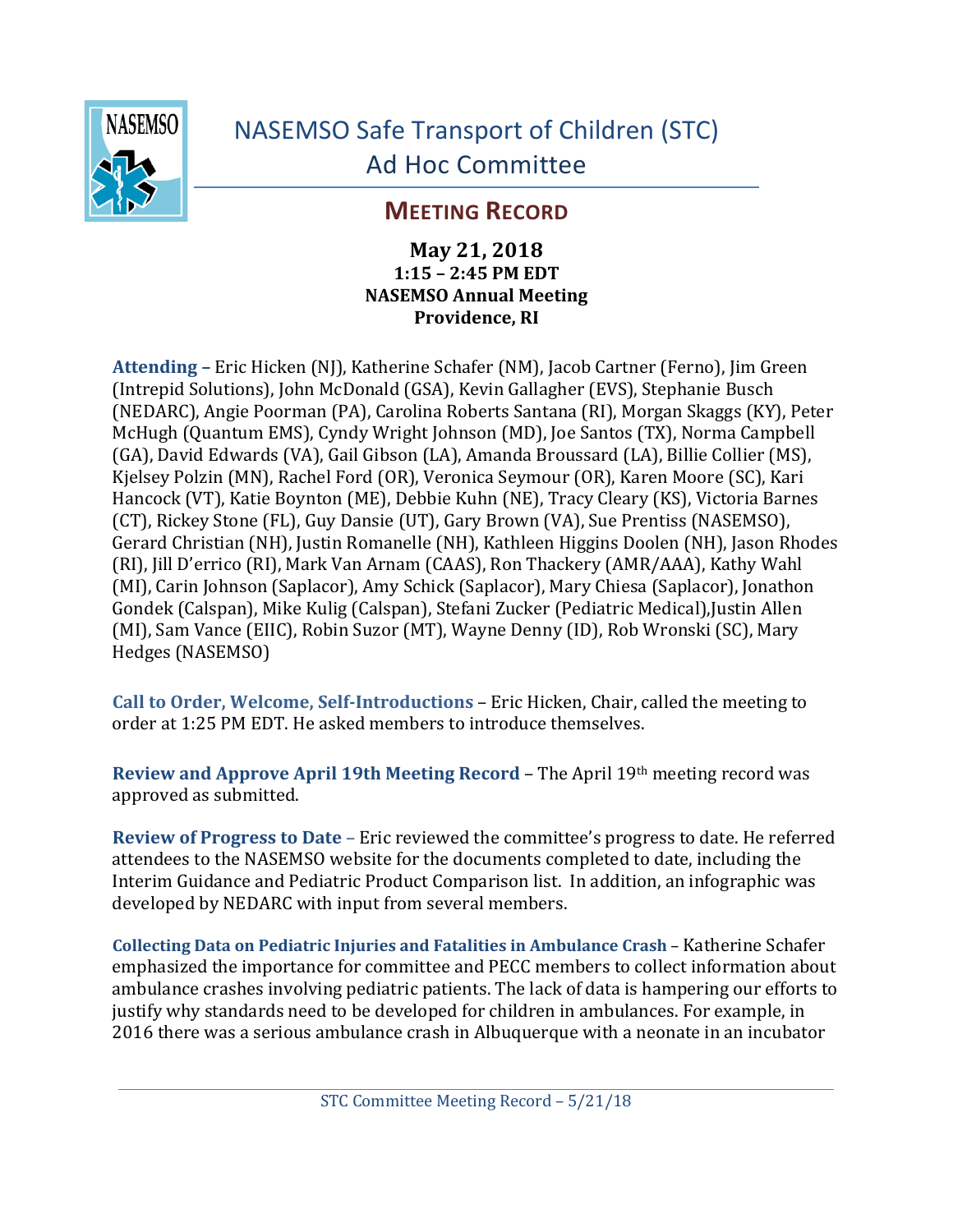who was not secured in the incubator. (Note: NHTSA's investigation of the Albuquerque crash will soon be available.) Jim Green said it is very difficult to obtain data to illustrate the hazards of pediatrics being transported on ambulances. He asked members to share any information they are able to disclose on ambulance crashes involving pediatric patients. Kathy Wahl reported that Michigan developed a robust website that features crash reports. 

**Project Manager Update** – Jim Green presented an overview of the goals of this project. We want to develop 3 separate test methods (standards) to address supine and seated pediatric patients, as well as neonates. There are standards which car seat manufacturers must meet for transporting children in automobiles but none for restraints for transporting children in ambulances. The test methods would define a minimum level of safety. The test method describes a step by step process for running the test. After test method(s) are developed, the next step is to have a standard setting organization publish them. We have used Society for Automotive Engineers (SAE) for the 10 test methods developed for adults in ambulances. The plan is to draft the 3 test methods during the first year. This initial effort requires \$150,000 in funding. We are hopeful that the New Jersey Highway Safety grant that Eric Hicken has submitted will produce the funding for the initial phase. NASEMSO has agreed to host this project if the funding is acquired. We also have a corporate partner (a member of this committee) who has agreed to donated \$5000 per year for 5 years to help fund this project. NASEMSO has also approved submitting a grant request to the Stryker Foundation. Kaalo, a private design and strategy business that works with Ferno, has volunteered their time to help with marketing and fundraising strategy. Jim also requested that a core group of people volunteer to help with fundraising for this project. It was suggested that product makers be asked to contribute.

Tracy Cleary suggested emailing all PEC Coordinators to recruit volunteers. Stefanie Zucker (Managing Editor, Pediatric Medical) suggested developing a hashtag to use to publicize the effort. 

**New Jersey Highway Safety Grant Status** – Eric Hicken reported that he resubmitted the grant application for the project (after federal funding fell short for the prior year) and anticipates being awarded the grant (approximately \$150,000) in the fall of this year. It would then have to be contracted to NASEMSO and the first-year project could begin.

## **Federal Partner Comments/Update** (for those with information to share)

John McDonald said GSA has issued a change notice regarding equipment in the cab of the ambulance.